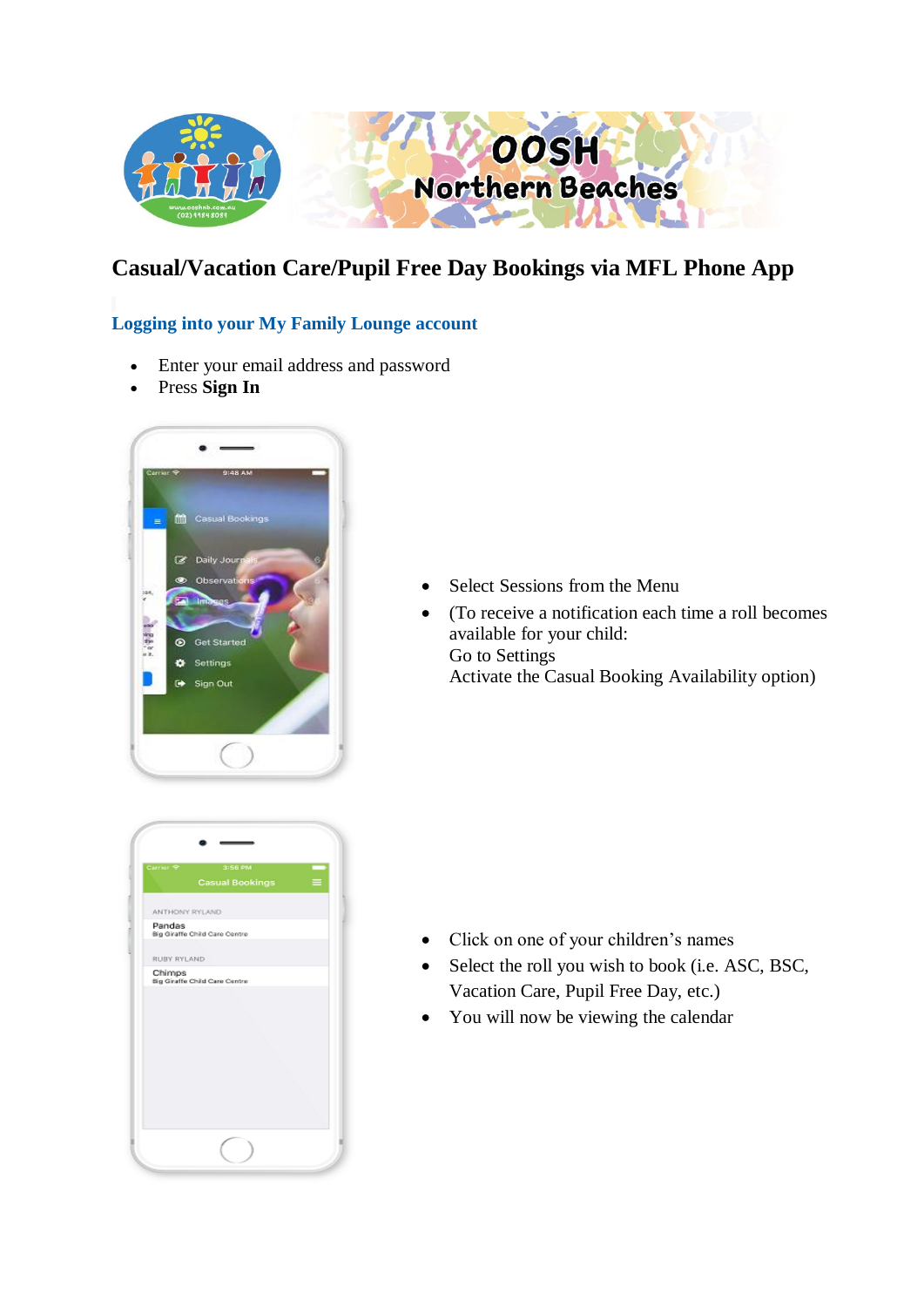#### **The calendar view is the main view within the Casual App**



- Your child's booked days and the rooms available days are displayed here
- Click on an **available day** (marked green) on the calendar

| Carrier <sub>9</sub> | 3:57 PM                                     |
|----------------------|---------------------------------------------|
|                      | Thursday, 28 January 2016                   |
|                      |                                             |
| Child                | Anthony Ryland                              |
|                      | Service Big Giraffe Child Care Centre       |
| Roll                 | Pandas                                      |
|                      |                                             |
| TERMS & CONDITIONS   |                                             |
|                      | Our T&Cs for Big Giraffe and more           |
| 48hrs of attendance. | Charge is applied if cancellation is within |
|                      |                                             |
|                      | Create Booking                              |
|                      |                                             |
|                      | <b>Back to Calendar</b>                     |
|                      |                                             |

- Check the details of the casual day and read the Terms and Conditions
- Press **Create Booking**
- A pop-up will display advising the Booking has been successfully created
- Press **OK**
- The selected day will change from available (green) to casual (purple)
- Repeat for each child and for each roll required
- Once you have finished using the app click on the **menu** top right of screen
- Select **Sign Out**

**If your day is marked purple your booking is placed and no further communication is required.**